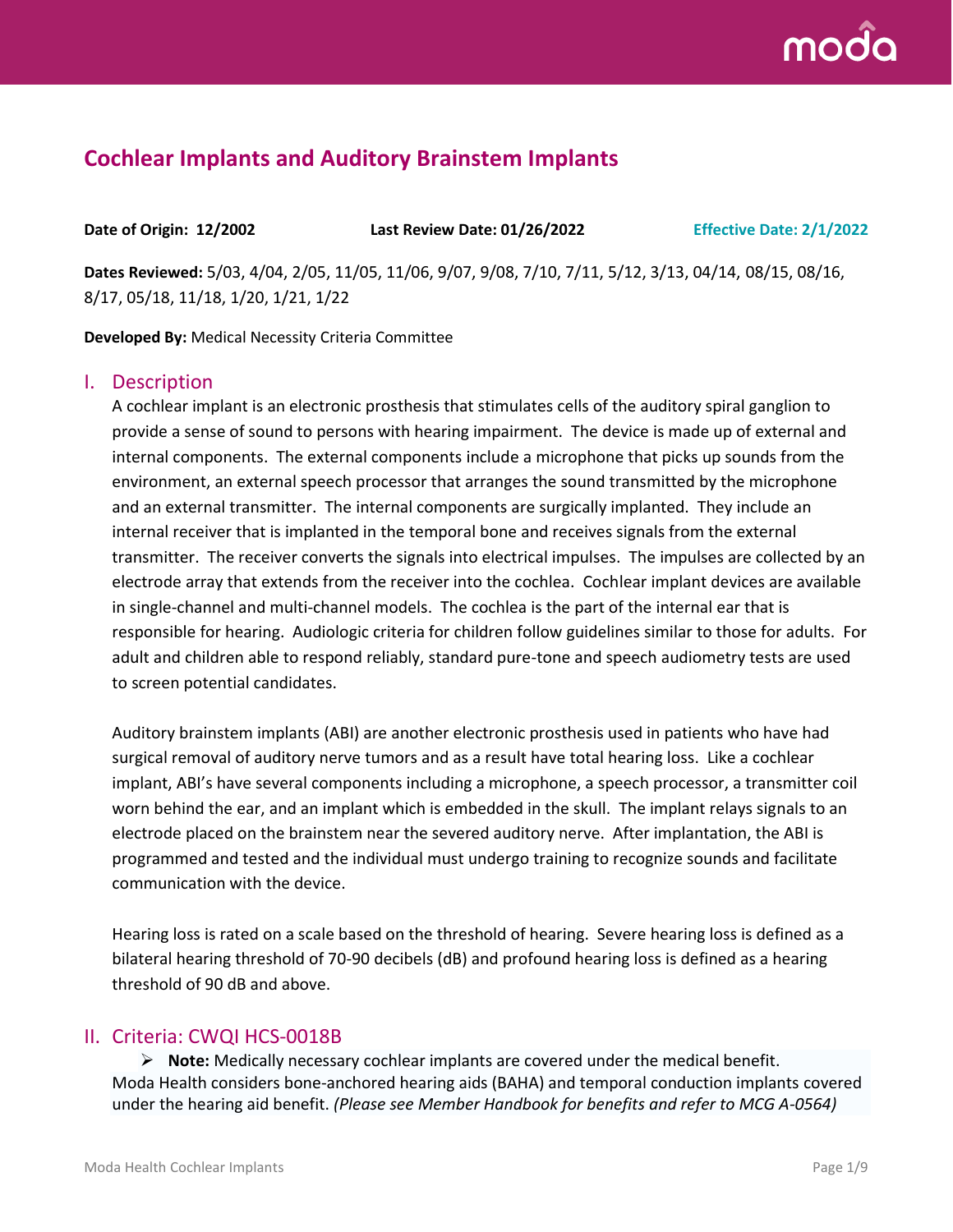#### (\*\*\**For Auditory Brainstem Implants: Please refer to MCG A-0410*\*\*\*)

- a. Moda Health will provide coverage for unilateral or bilateral cochlear implantation for children when **All** of the following criteria are met:
	- i. Child is 12 months to 17 years of age;
	- ii. Bilateral sensorineural hearing loss with unaided pure tone average thresholds of 70 dB at 500 Hz, and 90 dB or greater at 1000 Hz and 2000 Hz
	- iii. Child has family support and motivation to participate in post implant rehabilitation;
	- iv. Arrangements have been made for long-term speech therapy $*$  (note some plans may place limits on speech therapy services. Check the specific plan for details)
	- v. Minimal speech perception 30% or less or child has a lack of developmentally appropriate auditory milestones measured using parent report scales
	- vi. Three-month to six-month trial of binaural hearing aids documents lack of or minimal improvement in auditory development
	- vii. The child must have no medical contraindications to cochlear implantation (e.g. dysfunctional acoustic nerve or cochlear aplasia [lack of development], active middle ear infection). Child has had an assessment by an audiologist and otolaryngologist experienced with cochlear implants
	- viii. The child must be enrolled in an educational program supportive of listening and speaking with aided hearing
	- ix. Child is current on age appropriate pneumococcal vaccination (2 or more weeks before surgery when possible) in accordance with Centers for Disease Control (CDC): Advisory Committee on Immunization Practices (ACIP)
- b. Moda Health will provide coverage for unilateral cochlear implantation for individuals 5 years old and older when 1 of the following are met
	- i. Member has single sided deafness (SSD)\*\* and **all** of the following;
		- 1. Profound sensorineural hearing loss in one ear and normal or mild sensorineural hearing loss in the other ear
		- 2. Have had limited benefit from a 1 month or longer trial of an appropriately fitted unilateral hearing aid in the ear to be implanted
	- ii. Member has asymmetric hearing loss (AHL)\*\* and **all** of the following;
		- 1. Profound sensorineural hearing loss in one ear and mild to moderately severe sensorineural hearing loss in the other ear with a difference of at least 15dB in pure tone averages (PTA) between ears
		- 2. Have had limited benefit from a 1 month or longer trial of an appropriately fitted unilateral hearing aid in the ear to be implanted

\*\*For SSD and AHL indications, profound hearing loss is defined as having a PTA of 90 dB HL or greater at 500 Hz, 1000 Hz, 2000 Hz and 4000 Hz. Normal hearing is defined as having a PTA of up to 15 dB HL at 500 Hz, 1000 Hz, 2000 Hz and 4000 Hz. Mild hearing loss is defined as having a PTA of up to 30 dB HL at 500 Hz, 1000 Hz, 2000 Hz and 4000 Hz. Mild to moderately severe hearing loss is defined as having a PTA ranging from 31 to up to 55 dB HL at 500 Hz, 1000 Hz, 2000 Hz and 4000 Hz.

\*\*For adults 18 years of age or older with SSD or AHL, limited benefit from unilateral amplification is defined by test scores of 5% correct or less on monosyllabic consonant-nucleus-consonant (CNC) words in quiet when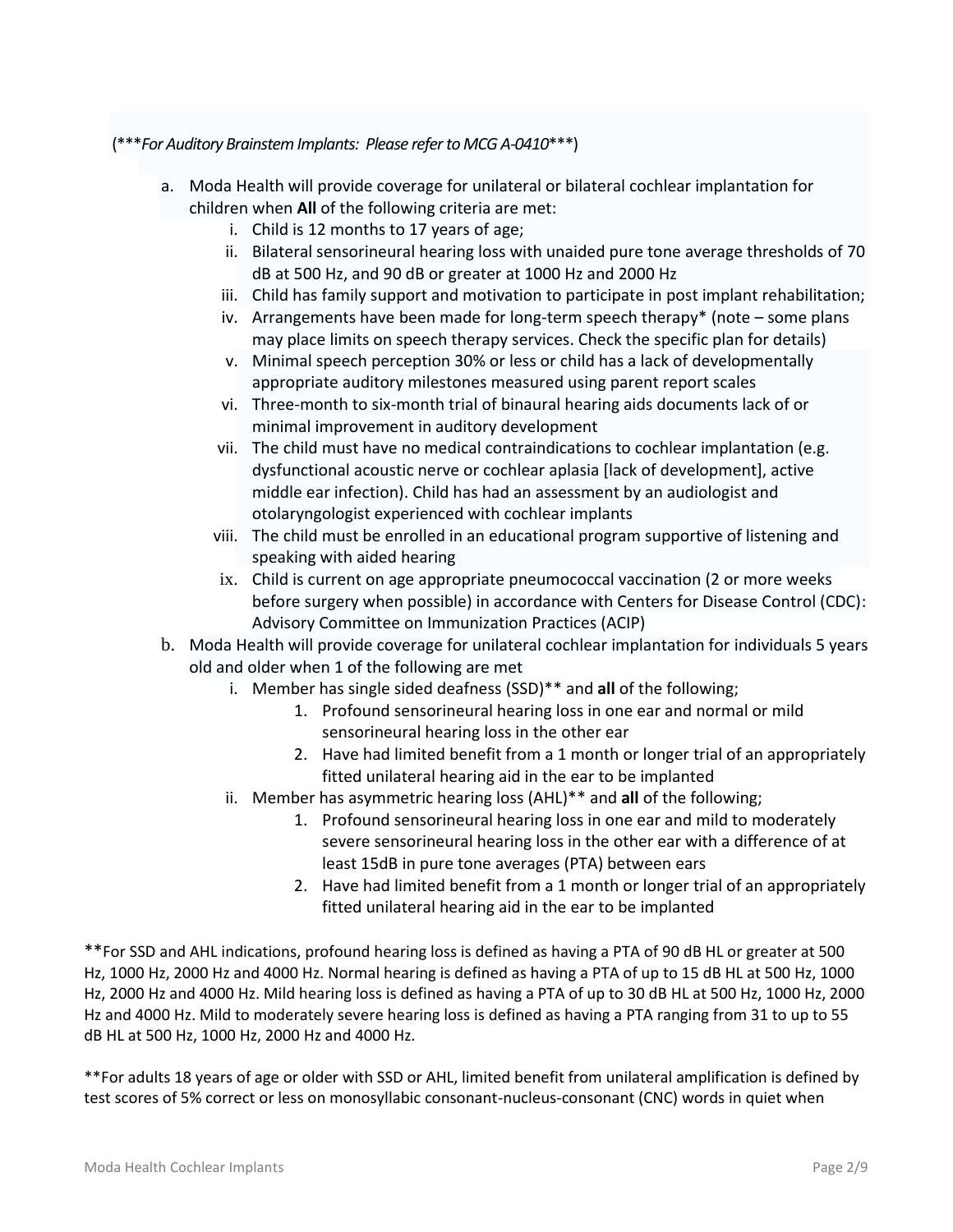tested in the ear to be implanted alone. For children and adolescents with SSD or AHL, insufficient functional access to sound in the ear to be implanted must be determined by aided speech perception test scores of 5% or less on developmentally appropriate monosyllabic word lists when tested in the ear to be implanted alone.

\*\*Before implantation with a cochlear implant, individuals with SSD or AHL must have at least one month of experience wearing a hearing aid, a CROS (Contra Lateral Routing of Signal) hearing aid or other relevant device and not show any subjective benefit.

- c. Moda Health will provide coverage for unilateral or bilateral cochlear implantation for adults when **ALL** of the following criteria are met:
	- i. Member is *18 years old or older*
	- ii. **Need for implant**, as indicated by **1 or more** of the following:
		- 1. Bilateral sensorineural hearing loss of greater than 70 dB
		- 2. Less than 50% score on standardized open-set sentence recognition test in ear to be implanted and less than 60% in contralateral ear when using appropriately fitted hearing aids
	- iii. The member must have no medical contraindications to cochlear implantation (e.g., dysfunctional acoustic nerve or cochlear aplasia [lack of development], active middle ear infection)
	- iv. Patient has had an assessment by an audiologist and otolaryngologist experienced with cochlear implants
	- v. Member and support system have realistic expectations and are willing and motivated to participate in extensive post-operative rehabilitation\*
	- vi. Arrangements have been made for long-term speech therapy (note some plans may place limits on speech therapy services. Check the specific plan for details)
	- vii. The member must be enrolled in an educational program supportive of listening and speaking with aided hearing;
	- viii. Member is current on age appropriate pneumococcal vaccination (2 or more weeks before surgery when possible) in accordance with Centers for Disease Control (CDC): Advisory Committee on Immunization Practices (ACIP)
- d. **Sequential (second) cochlear implant**, as indicated by **ALL** of the following:
	- i. Functioning unilateral cochlear implant
	- ii. Intact cochlear nerve in non-implant ear confirmed by CT or MRI
	- iii. Zero or marginal speech perception benefit from hearing aid in non-implant ear

\*Note: For adults and children, a post-cochlear implant rehabilitation program is necessary to achieve benefits from the cochlear implant. The rehabilitation program consists of six to ten sessions that last approximately two and a half hours each, and may include long term speech therapy. (Note: Moda Health does not provide coverage for therapy that exceeds the limits of the plan benefit)

- e. **Upgrades for the cochlear implant** are **NOT** covered for **1 or more** of the following:
	- i. If an original implant is working a replacement or upgrade to another device would not be a covered benefit.
	- ii. Upgrades of an existing, functioning external system to achieve aesthetic improvement, such as smaller profile components, or a switch from a body-worn,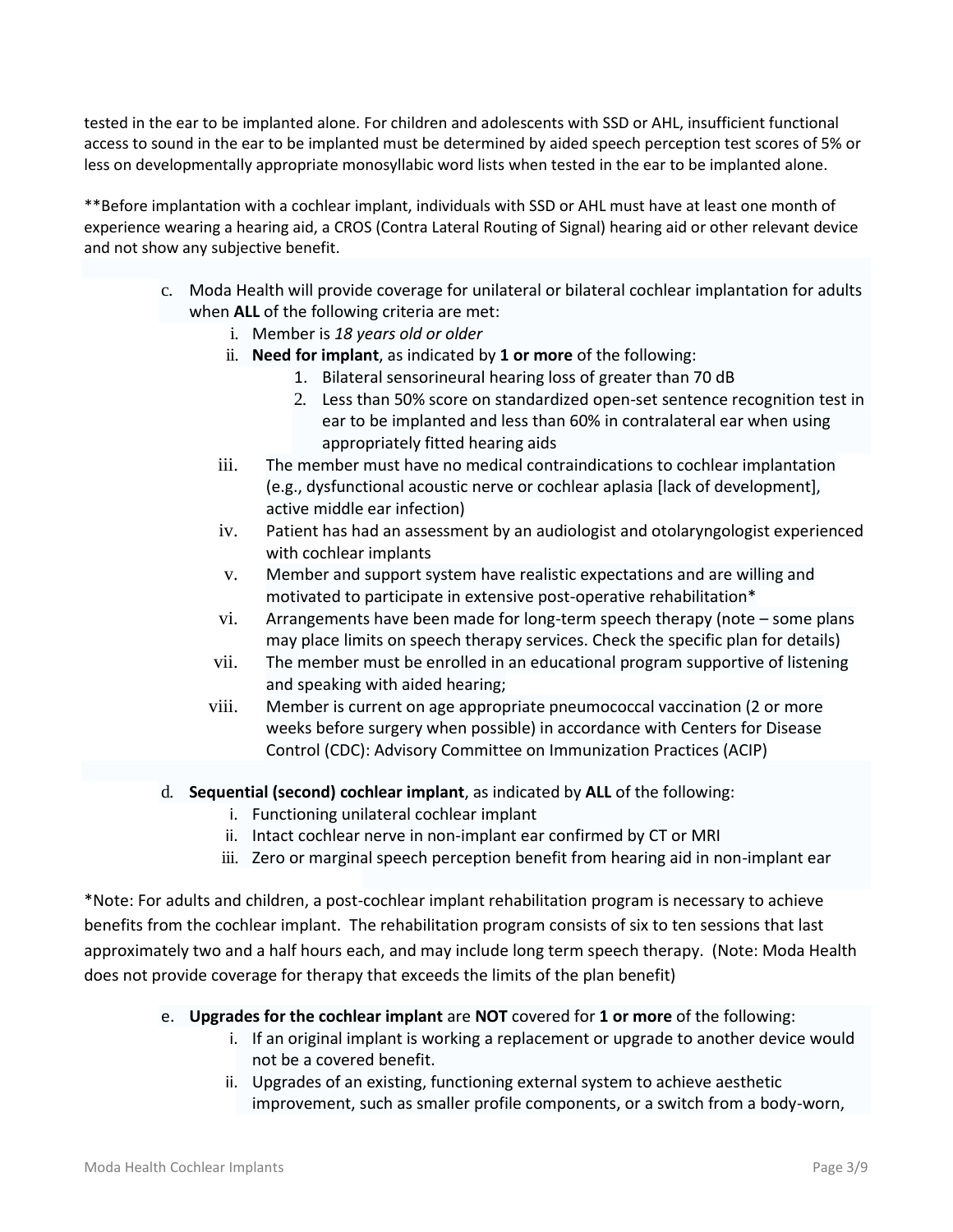external sound processor to a behind the ear model are considered not medically necessary.

- f. **Moda Health will cover replacement parts**, such as batteries and microphones, for Cochlear Implants for **1 or more** of the following:
	- i. The part is no longer functional and not repairable and **ALL** of the following:
		- 1. The requested part is no longer under warranty.
		- 2. The member has a benefit for a cochlear implant
		- 3. Member is no longer able to adequately and /or safely perform his or her age-appropriate activities of daily living with the component currently in use.
	- ii. Usual medically necessary frequency of replacement of cochlear implant parts as indicated in chart below for **1 or more** of the following:

| <b>Replacement Parts</b>                       | <b>Life Expectancy</b> |
|------------------------------------------------|------------------------|
| Battery charger kit                            | 1 per 3 years          |
| Cochlear auxiliary cable adapter               | 1 per 3 years          |
| Cochlear belt clip                             | 1 per 3 years          |
| Cochlear harness extension adapter             | 1 per 3 years          |
| Cochlear signal checker                        | 1 per 3 years          |
| Disposable batteries for ear-level processors  | 72 per 6 months        |
| Headset (3-piece component)                    | 1 per 3 years          |
| Headset cochlear coil (individual component)   | 1 per year             |
| Headset cochlear magnet (individual component) | 1 per year             |
| Headset microphone (individual component)      | 1 per year             |
| Headset cable or cord                          | 4 per 6 months         |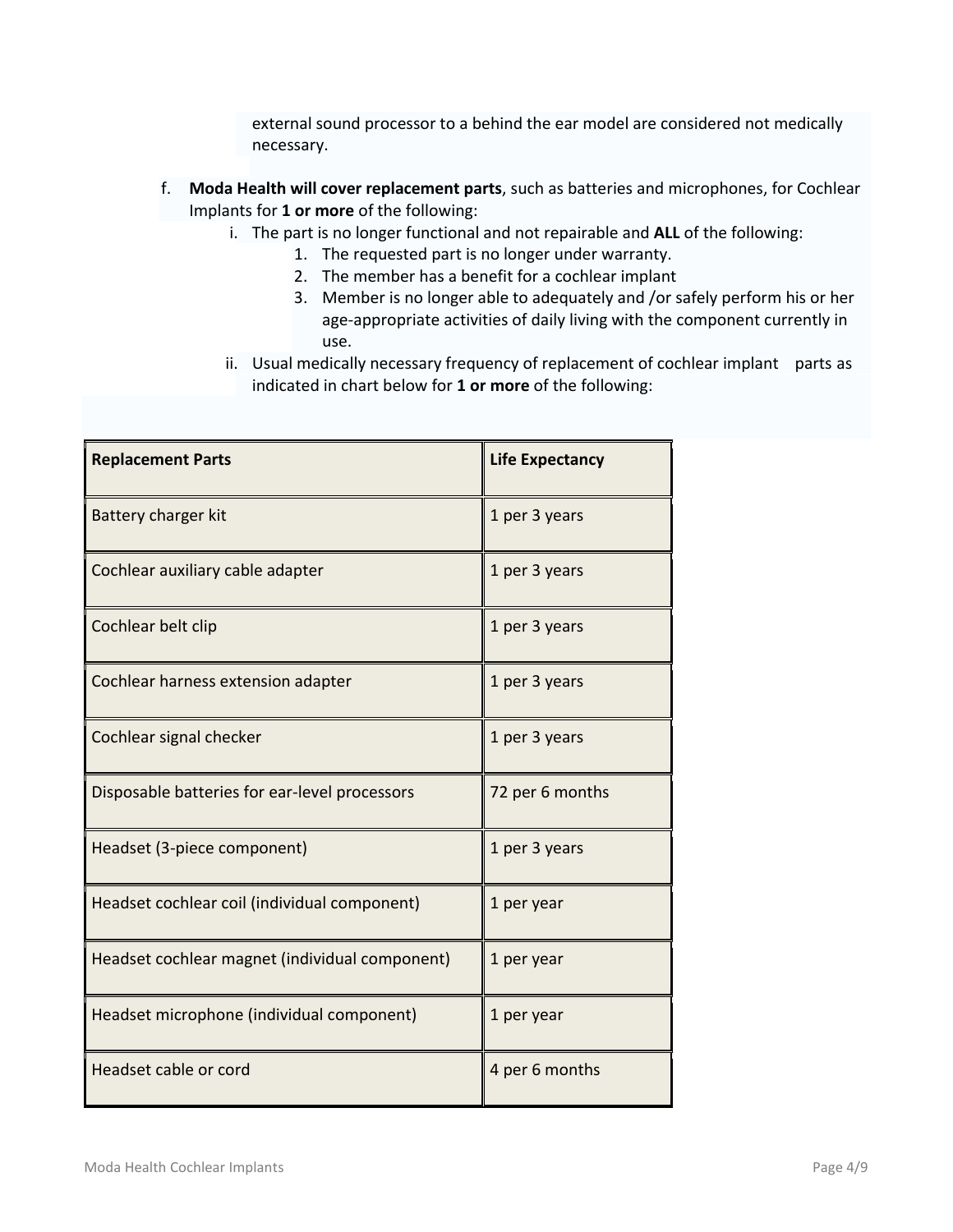| Microphone cover                      | 1 per year     |
|---------------------------------------|----------------|
| Pouch                                 | 1 per year     |
| Rechargeable batteries (per set of 2) | 1 per year     |
| Transmitter cable or cord             | 4 per 6 months |

\*Adapted from Wisconsin Department of Health and Family Services, 2005

### III. Information Submitted with the Prior Authorization Request:

- 1. Medical records from the requesting specialist
- 2. Assessment by an audiologist or otolaryngologist
- 3. Appropriate hearing and speech test results

### IV. CPT or HCPC codes covered:

| <b>Codes</b> | <b>Description</b>                                                                             |
|--------------|------------------------------------------------------------------------------------------------|
| 69714        | Implantation, osseointegrated implant, temporal bone, with percutaneous attachment to          |
|              | external speech processor/cochlear stimulator; without mastoidectomy                           |
| 69715        | Implantation, osseointegrated implant, temporal bone, with percutaneous attachment to          |
|              | external speech processor/cochlear stimulator; with mastoidectomy                              |
| 69717        | Replacement (including removal of existing device), osseointegrated implant, temporal bone,    |
|              | with percutaneous attachment to external speech processor/cochlear stimulator; without         |
|              | mastoidectomy                                                                                  |
| 69718        | Replacement (including removal of existing device), osseointegrated implant, temporal bone,    |
|              | with percutaneous attachment to external speech processor/cochlear stimulator; with            |
|              | mastoidectomy                                                                                  |
| 69930        | Cochlear device implantation, with or without mastoidectomy                                    |
| 92507        | Treatment of speech, language, voice, communication, and/or auditory processing disorder;      |
|              | individual                                                                                     |
| 92508        | Treatment of speech, language, voice, communication, and/or auditory processing disorder;      |
|              | group, 2 or more individuals                                                                   |
| 92601        | Diagnostic analysis of cochlear implant, patient younger than 7 years of age; with programming |
| 92602        | Diagnostic analysis of cochlear implant, patient younger than 7 years of age; subsequent       |
|              | reprogramming                                                                                  |
| 92603        | Diagnostic analysis of cochlear implant, age 7 years or older; with programming                |
| 92604        | Diagnostic analysis of cochlear implant, age 7 years or older; subsequent reprogramming        |
| 92640        | Diagnostic analysis with programming of auditory brainstem implant, per hour                   |
| L8614        | Cochlear device, includes all internal and external components                                 |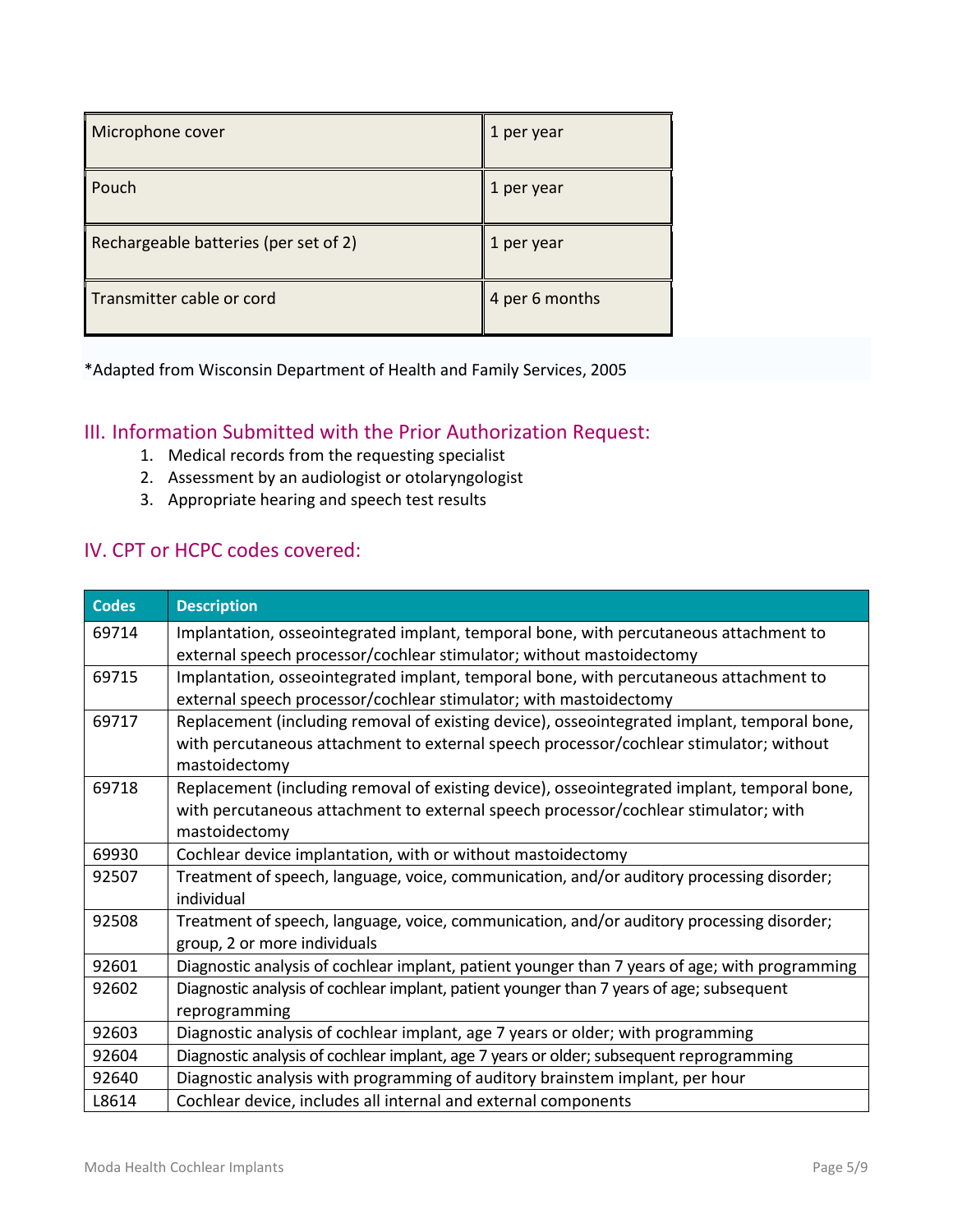| L8615 | Headset/headpiece for use with cochlear implant device, replacement                                |
|-------|----------------------------------------------------------------------------------------------------|
| L8616 | Microphone for use with cochlear implant device, replacement                                       |
| L8617 | Transmitting coil for use with cochlear implant device, replacement                                |
| L8618 | Transmitter cable for use with cochlear implant device, replacement                                |
| L8619 | Cochlear implant, external speech processor and controller, integrated system, replacement         |
| L8623 | Lithium Ion battery for use with cochlear implant device speech processor, other than ear level,   |
|       | replacement, each                                                                                  |
| L8624 | Lithium Ion battery for use with cochlear implant device speech processor, ear level, replacement, |
|       | each                                                                                               |
| L8627 | Cochlear implant, external speech processor, component, replacement                                |
| L8628 | Cochlear implant, external controller component, replacement                                       |
| L8629 | Transmitting coil and cable, integrated, for use with cochlear implant device, replacement         |
| L8694 | Auditory osseointegrated device, transducer/actuator, replacement only, each                       |

## V. CPT or HCPC codes NOT covered:

| <b>Codes</b> | <b>Description</b> |
|--------------|--------------------|
|              |                    |
|              |                    |

# VI. Annual Review History

| <b>Review Date</b> | <b>Revisions</b>                                                         | <b>Effective Date</b> |
|--------------------|--------------------------------------------------------------------------|-----------------------|
| 03/2013            | Annual Review: Added table with review date, revisions, and effective    | 04/03/2013            |
|                    | date.                                                                    |                       |
| 04/2014            | Annual Review: Changed ODS to Moda Health, added listening to            | 04/30/2014            |
|                    | criterion III. E.                                                        |                       |
| 08/2015            | Annual Review- added CMS reference, added ICD-0 and ICD-10 codes         | 08/26/2015            |
| 08/2016            | Annual Review: removed ICD9 diagnosis codes, identified code related     | 08/31/2016            |
|                    | to BAHA as not included in this policy                                   |                       |
| 08/2017            | Annual Review- align Cochlear Implant criteria with CWQI- archive        | 8/23/17               |
|                    | Brainstem Implant- refer to MCG: A-0410                                  |                       |
| 05/2018            | Annual Review: Minor wording changes                                     | 5/23/2018             |
| 11/2018            | Annual Review: include CT in acceptable evidence                         | 11/28/2018            |
| 01/2020            | Annual Review: Updated codes list, revised criteria requirements for     | 02/01/2020            |
|                    | coverage for unilateral and bilateral cochlear implantation for children |                       |
|                    | and adults                                                               |                       |
| 01/2021            | Annual Review: No content changes                                        | 02/01/2021            |
| 01/2022            | Annual Review: No content changes                                        | 02/01/2022            |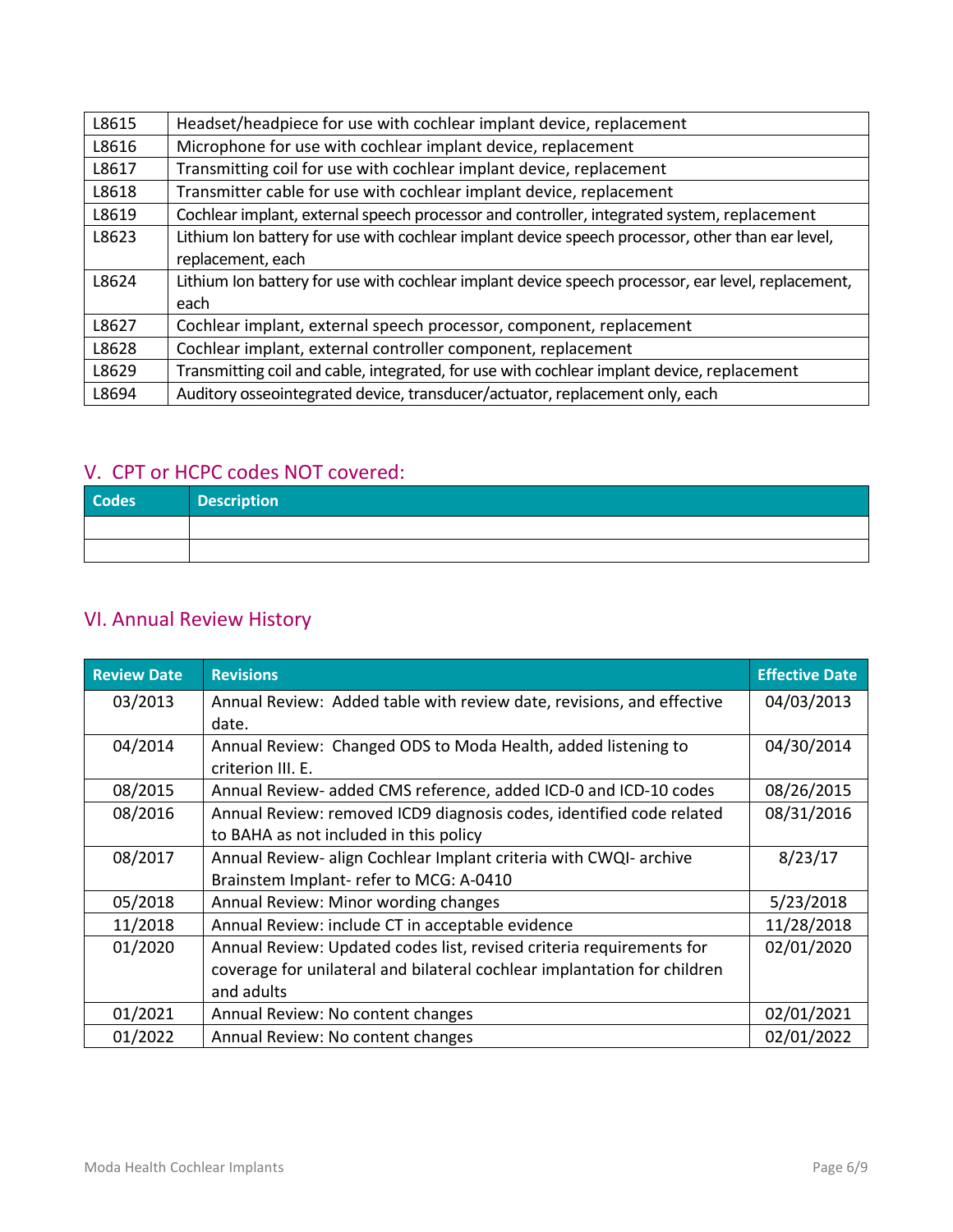### VII. References

- 1.  $74<sup>th</sup>$  Oregon Legislative Assembly 2007. Enrolled Senate Bill 491.
- 2. Ali, W. O'Connell, R. The effectiveness of early cochlear implantation for infants and young children with hearing loss. NZHTA Technical Brief 2007; 6(5). Accessed May 21, 2012. Available at URL address: http://www.otago.ac.nz/christchurch/otago014007.pdf
- 3. American Academy of Audiology (AAA). Cochlear implants in children. 2011. Accessed May 21, 2012. Available at URL address:

<http://www.audiology.org/resources/documentlibrary/Pages/CochlearChildren.aspx>

- 4. American Academy of Otolaryngology—Head and Neck Surgery (AAO-HNS). Policy statement: cochlear implants. Dec 27, 2007. Accessed May 21, 2012. Available at URL address: <http://www.entnet.org/Practice/policystatements.cfm>
- 5. Bond M, Mealing S, Anderson R, et al. The effectiveness and cost-effectiveness of cochlear implants for severe to profound deafness in children and adults: A systematic review and economic model. Health Technol Assess. 2009;13(44):1-330.
- 6. Center for Devices and Radiological Health (CDRH) Consumer Information, New Device Approval, https://www.fda.gov/about-fda/fda-organization/center-devices-and-radiologicalhealth
- 7. Centers for Medicare & Medicaid Services (CMS). Hearing aids and auditory implants. Medicare Benefit Policy Manual, Ch. 16 - General Exclusions from Coverage, Sec. 100 (Rev. 39; Issued: 11- 10-05; Effective: 11-10-05; Implementation: 12-12-05). Baltimore, MD: CMS; 2005. Accessed May 21, 2012 at: [http://www.cms.hhs.gov/manuals/downloads/bp102c16.pdf.](http://www.cms.hhs.gov/manuals/downloads/bp102c16.pdf)
- 8. Ching TY, van Wanrooy E, Dillon H. Binaural-bimodal fitting or bilateral implantation for managing severe to profound deafness: a review. Trends Amplif. 2007 Sep;11(3):161-92.
- 9. Colletti V, Carner M, Miorelli V, et al. Auditory brainstem implant (ABI): new frontiers in adults and children. Otolaryngol Head Neck Surg. 2005 Jul;133(1):126-38.
- 10. Colletti V, Shannon R, Carner M, Veronese S, Colletti L. Outcomes in nontumor adults fitted with the auditory brainstem implant: 10 years' experience. Otol Neurotol. 2009 Aug;30(5):614-8.
- 11. Dunn CC, Noble W, Tyler RS, Kordus M, Gantz BJ, Ji H. Bilateral and unilateral cochlear implant users compared on speech perception in noise. Ear Hear. 2010 Apr;31(2):296-8.
- 12. Elvsåshagen T, Solyga V, Bakke SJ, et al. Neurofibromatosis type 2 and auditory brainstem implantation. Tidsskr Nor Laegeforen. 2009;129(15):1469-1473.
- 13. FDA Approval Letter, August 2001 Accessed on July 1, 2010 at: [http://www.fda.gov/MedicalDevices/ProductsandMedicalProcedures/DeviceApprovalsandClear](http://www.fda.gov/MedicalDevices/ProductsandMedicalProcedures/DeviceApprovalsandClearances/Recently-ApprovedDevices/ucm089750.htm) [ances/Recently-ApprovedDevices/ucm089750.htm](http://www.fda.gov/MedicalDevices/ProductsandMedicalProcedures/DeviceApprovalsandClearances/Recently-ApprovedDevices/ucm089750.htm) and [http://www.fda.gov/MedicalDevices/ProductsandMedicalProcedures/DeviceApprovalsandClear](http://www.fda.gov/MedicalDevices/ProductsandMedicalProcedures/DeviceApprovalsandClearances/Recently-ApprovedDevices/ucm085394.htm) [ances/Recently-ApprovedDevices/ucm085394.htm](http://www.fda.gov/MedicalDevices/ProductsandMedicalProcedures/DeviceApprovalsandClearances/Recently-ApprovedDevices/ucm085394.htm)
- 14. Laszig R, Aschendorff A, Stecker M, et al. Benefits of bilateral electrical stimulation with the nucleus cochlear implant in adults: 6-month postoperative results. Otol Neurotol. 2004 Nov;25(6):958-68.
- 15. Litovsky R, Parkinson A, Arcaroli J, Sammeth C. Simultaneous bilateral cochlear implantation in adults: a multicenter study. Ear Hear. 2006 Dec;27(6):714-31.
- 16. Moller AR. History of cochlear implants and auditory brainstem implants. Adv Otorhinolaryngol. 2006;64:1-10.
- 17. Moller AR. Physiological basis for cochlear and auditory brainstem implants. Adv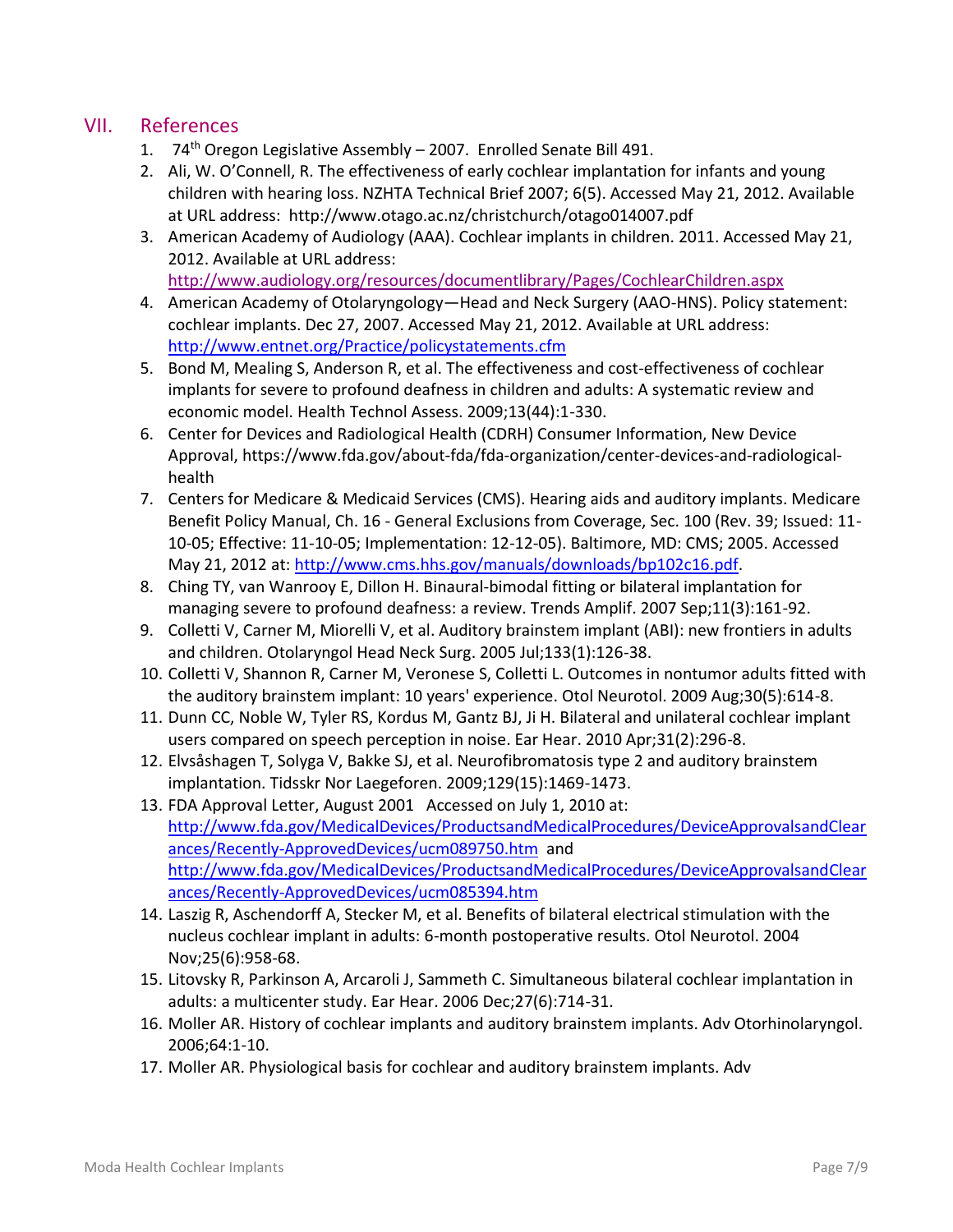- 18. National Institute for Health and Clinical Excellence (NICE). Cochlear implants for children and adults with severe to profound deafness. NICE Technology Appraisal Guidance 166. London, UK: NICE; January 2009.
- 19. Papsin BC, Gordon KA. Bilateral cochlear implants should be the standard for children with bilateral sensorineural deafness. Curr Opin Otolaryngol Head Neck Surg. 2008;16(1):69-74.
- 20. Rotteveel LJ, Snik AF, Cooper H, Mawman DJ, van Olphen AF, Mylanus EA. Speech perception after cochlear implantation in 53 patients with otosclerosis: multicentre results. Audiol Neurootol. 2010;15(2):128-36.
- 21. Schafer EC, Amlani AM, Seibold A, Shattuck PL. A meta-analytic comparison of binaural benefits between bilateral cochlear implants and bimodal stimulation. Journal of the American Academy of Audiology 2007;18(9):760-76. [ Context Link [1,](https://odshp.carewebqi.com/GuidelineViewer.aspx/cver14.3/ac/ac03_019.htm#cl_c_8) [2,](https://odshp.carewebqi.com/GuidelineViewer.aspx/cver14.3/ac/ac03_019.htm#cl_c_19) [3\]](https://odshp.carewebqi.com/GuidelineViewer.aspx/cver14.3/ac/ac03_019.htm#cl_c_25)
- 22. Schwartz MS, Otto SR, Shannon RV, et al. Auditory brainstem implants. Neurotherapeutics. 2008;5(1):128-136
- 23. Shepherd RK, McCreery DB. Basis of electrical stimulation of the cochlea and the cochlear nucleus. Adv Otorhinolaryngol. 2006;64:186-205.
- 24. Tait M, Nikolopoulos TP, De Raeve L, Johnson S, Datta G, Karltorp E, Ostlund E, Johansson U, van Knegsel E, Mylanus EA, Gulpen PM, Beers M, Frijns JH. Bilateral versus unilateral cochlear implantation in young children. Int J Pediatr Otorhinolaryngol. 2010 Feb;74(2):206-11.
- 25. Tyler RS, Dunn CC, Witt SA, Noble WG. Speech perception and localization with adults with bilateral sequential cochlear implants. Ear Hear. 2007 Apr;28(2 Suppl):86S-90S.
- 26. U.S. Food and Drug Administration (FDA). FDA public health notification: Importance of vaccination in cochlear implant recipients. Rockville, MD: FDA; October 10, 2007. Accessed on July 22, 2011 at: [http://www.fda.gov/cdrh/safety/101007-cochlear.html.](http://www.fda.gov/cdrh/safety/101007-cochle) Updated August 2002.
- 27. Waltzman SB. Cochlear implants: current status. Expert Review of Medical Devices 2006;3(5):647-55. DOI: 10.1586/17434440.3.5.647.
- 28. Centers for Medicare & Medicaid Services national coverage Determination (NCA) for Cochlear Implantation (50.3); Effective date 4/4/2006; Implementation Date 7/25/2005
- 29. Kanowitz SJ, Shapiro WH, Golfinos JG, Cohen NL, Roland JT. Auditory brainstem implantation in patients with neurofibromatosis type 2. Laryngoscope 2004;114(12):2135-46. [ Context Link 1, ]
- 30. Toh EH, Luxford WM. Cochlear and brainstem implantation. Otolaryngologic Clinics of North America 2002;35(2):325-42
- 31. Colletti V, Carner M, Miorelli V, Colletti L, Guida M, Fiorino F. Auditory brainstem implant in posttraumatic cochlear nerve avulsion. Audiology and Neuro-Otology 2004;9(4):247-55. DOI: 10.1159/000078394
- 32. Cerini R, et al. Role of CT and MRI in the preoperative evaluation of auditory brainstem implantation in patients with congenital inner ear pathology. Radiologia Medica 2006;111(7):978-88. DOI: 10.1007/s11547-006-0096-2.
- 33. Physician Advisors

# Appendix 1 – Centers for Medicare and Medicaid Services (CMS)

Medicare coverage for outpatient (Part B) drugs is outlined in the Medicare Benefit Policy Manual (Pub. 100-2), Chapter 15, §50 Drugs and Biologicals. In addition, National Coverage Determination (NCD) and Local Coverage Determinations (LCDs) may exist and compliance with these policies is required where applicable. They can be found at: http://www.cms.gov/medicare-coverage-database/search/advanced-search.aspx. Additional indications may be covered at the discretion of the health plan.